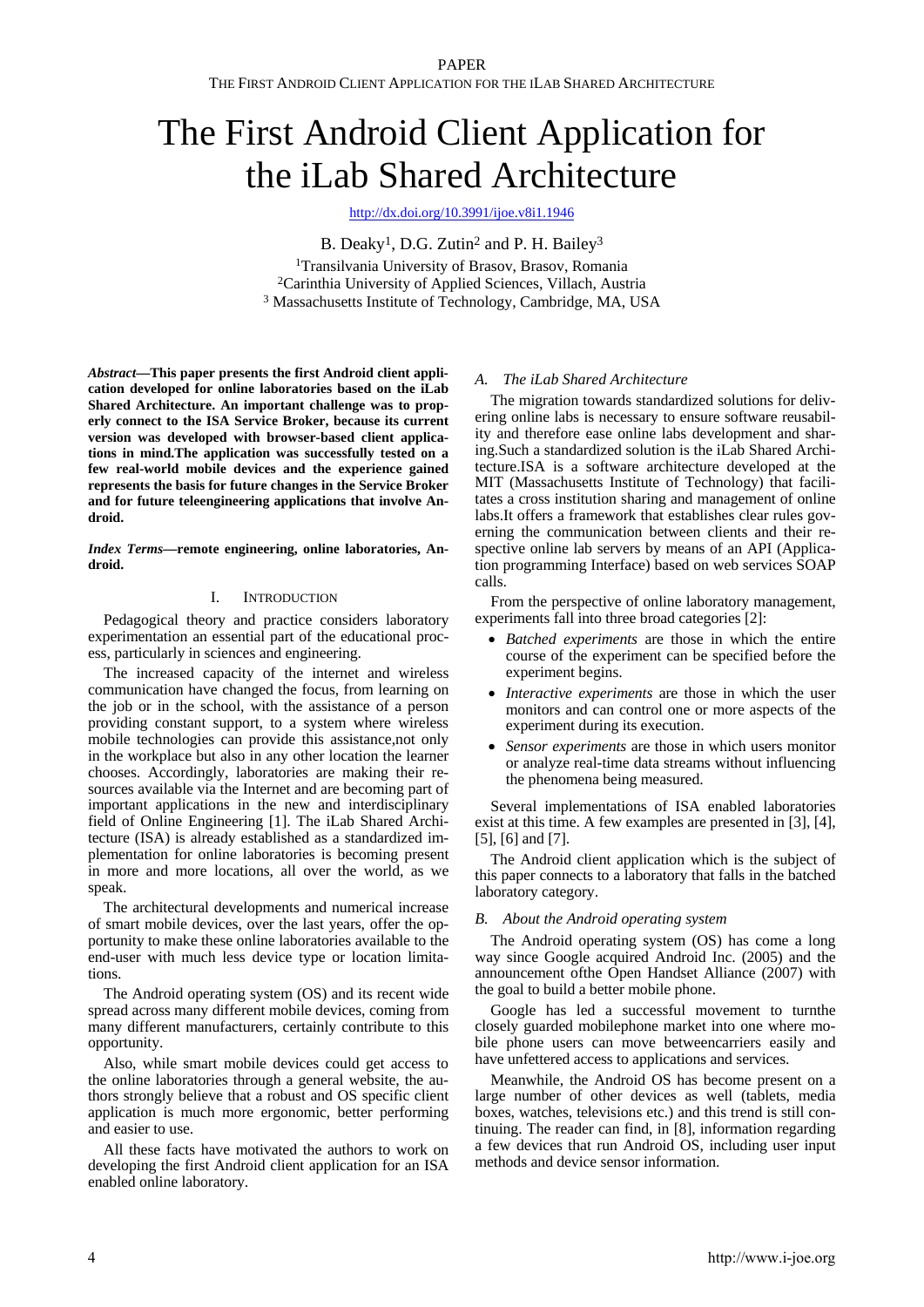Currently, the most used versions of Android are 2.3 (Gingerbread) and 2.2 (Froyo), present on over 85% of the Android Market visitor devices [9].

Android is an operating system but also a software platform upon which applications are developed.Unlike some proprietary platforms that require developer registration fees, vetting, andexpensive compilers, there are no upfront costs to developing Android applications[10].

#### *C. Application context*

As mentioned above, this work proposes the implementation of a client application for the Android OS within the ISA framework and is focused onbatched experiments.

The client application was desired to allow users to carry out experiments from an Android device in an existing laboratorythat uses an analog programmable device. This laboratory iscalled "READ – Remote ASIC Design and Test" and was developed with an analog ASIC (Application-Specific Integrated Circuit). It allows users to remotely test and program the device over the internet as well as to create different circuits with a softwareapplication and upload them to the real-world device.

The laboratory was already accessible online by means of a Java applet integrated into ISA called READLabClient.

This applet was used as a reference for developing the new Android client application. However, it was clear from the beginning that the development process will come with its own challenges and an important one would be connecting to the Service Broker (since the current Service Broker version was not developed formobile application connectivity).

## II. THE APPLICATION

#### *A. Development notes*

The Java Platform, Standard Edition Development Kit (JDK) version 6 formed the underlying development environment. The JDK is a development environment for building applications, applets, and components using the Java programming language.

The Android SDK is a prerequisite in order to be able to develop applications for Android with Java. It is important to note that the Android SDK that one initially downloads is only a starter package, not the full SDK.

Based on the available test hardware capabilities and to increase portability, the initial application is targeted at the 2.2 Android platform - API (Application Programming Interface) level 8.

To speed up development, Eclipse was the IDE (Integrated Development Environment) of choice, along with the ADT (Android Development Tools) plugin provided by Google. The ADT plugin was designed for the Eclipse IDE to extend its capabilities in order to facilitate setting up projects, ease GUI (Graphic User Interface) development and to allow easy debugging and exporting of Android applications. The Eclipse IDE version 3.7 (Indigo) has been used for the development process.

A part of the code of the already developed ReadLab-Client Java applet was reused, due to similar functionality and target of the Android application (both are designed to interact with the same online laboratory).

The GraphView library was used for charting purposes.

Because the SOAP protocol is needed for accessing the web services provided by the Service Broker, for easy SOAP message composition and communication, an existing Java implementation of the protocol, developed at MIT, was slightly modified and used.

# *B. Application functionality*

The application is divided in two important parts, each of them implemented as a separate Android activity:

- The login activity.
- The laboratory activity.

The login activity implements the user authentication on the Service Broker, in order to be able to proceed to the laboratory activity. It collects the user authentication data (username and password), sets additional parameters needed for the login process and submits the required datadata to the Service Broker. Based on this data, the Service Broker issues a response which will either confirm successful authentication or include error messages (such as incorrect login data). The login activity processes the response and launches the laboratory activity upon successful authentication confirmation.

The laboratory activity features a Graphic User Interfacewhich is an adaptation of the existing Java applet GUI for the Android OS. This GUI will be detailed in what follows. The laboratory activity core functionality consists of collecting the experiment user data, submitting it to the Service Broker (which, in turn, forwards it to the laboratory server), querying the execution status and processing the Service Broker responses (including the experiment results).

For an easier understanding of the application functionality, fig. 1 presents a very simplified application functionality flowchart. A more detailed flowchart will be included in an upcoming paper.



Figure 1. Application functionality flowchart (part 2)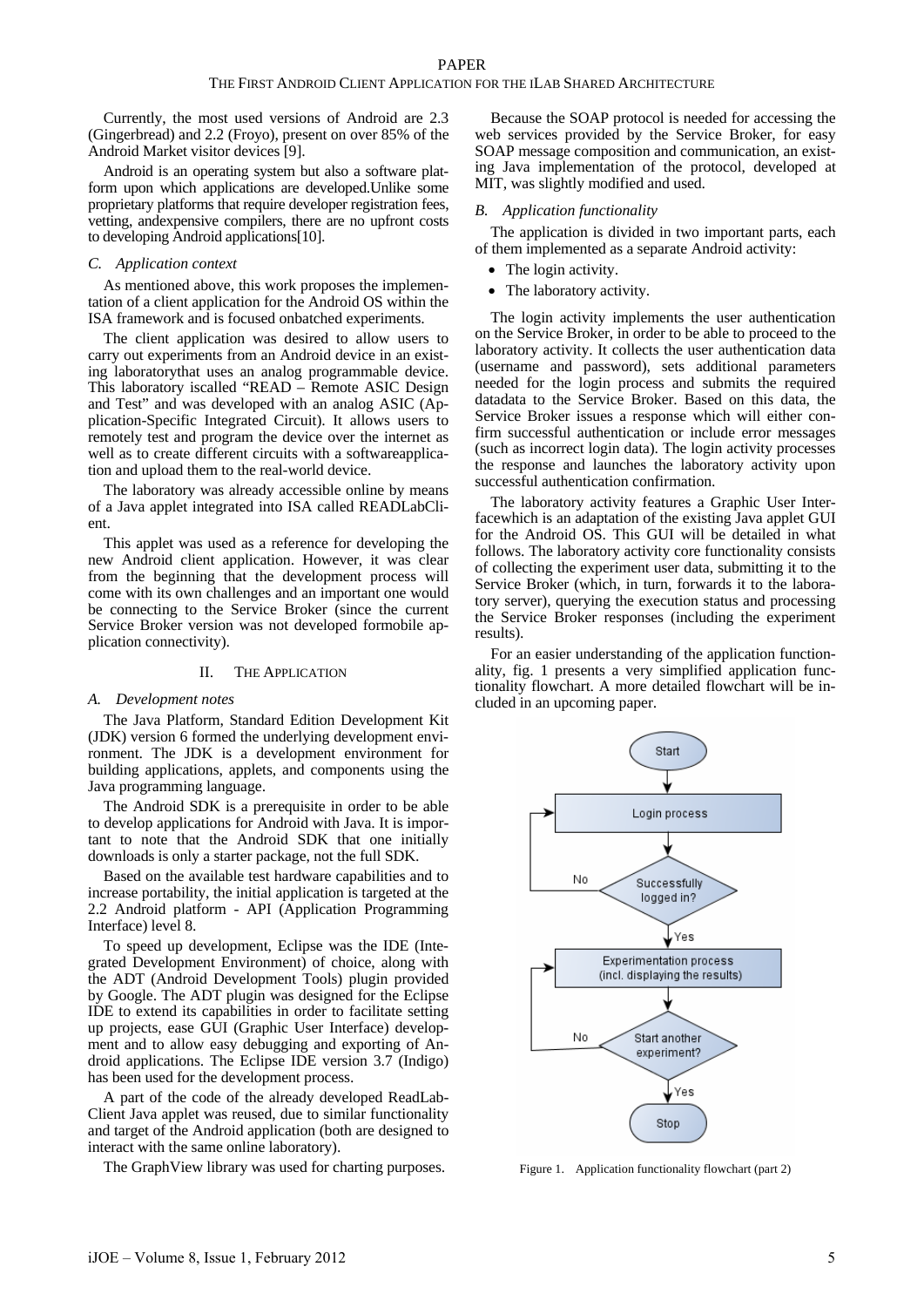# PAPER THE FIRST ANDROID CLIENT APPLICATION FOR THE ILAB SHARED ARCHITECTURE



Figure 2. The login activity (virtual device emulator screenshot)

The application benefits of a multithreaded implementation for performance increase and smooth functioning.

Fig. 2 presents a screenshot of the login activity graphic user interface. The user only has to input his username and password. Upon pressing the Log In button, the activity connects to the Service Broker and handles the authentication process.

 Because this is the first Android application that connects to an ISA integrated laboratory, at the time of development there was no standard authentication method designed specifically for external mobile clients. The login procedure simulates standard browser login interaction and was determined by reverse engineering online client implementations. It was the hardest part of the development process and may be detailed in an upcoming paper. Work is currently being done in order to develop a much easier standard authentication protocol for  $3<sup>rd</sup>$  party clients (desktop and mobile clients).

Fig. 3 presents a screenshot of the laboratory activity graphic user interface. The GUI is divided in two main parts: experiment parameters on the left side of the screen and experiment results and controls on the right side of the screen. The experiment parameters are specified by the user prior to sending them to the service broker and will determine the whole course of the experiment execution. The user cannot change these parameters during experiment execution.

To start, the user has to input experiment specific data, on the left side of the screen, divided in 3 categories:

- PAC design file (hardcoded at this time, but will be interactive in the near future).
- Function generator parameters.
- Oscilloscope parameters.

After inputting the experiment data, the user presses the "Run Experiment" button to submit the experiment data. The application will check the experiment execution status (by querying the Service Broker which, in turn, queries the laboratory server) at predefined intervals, until the experiment execution is completed. The user may cancel the experiment execution at any time, in this period. When the experiment results are ready, the application gets, processes and displays them in an intuitive format (the chart situated in the top-right side of the GUI).



Figure 3. The laboratory activity (virtual device emulator screenshot)



Figure 4. The application deployed on an AllView Alldro2 tablet (with visible experiment results)



Figure 5. The application deployed on a Samsung Galaxy Tab tablet (also with visible experiment results)

#### *C. Deployment and tests*

The application was not only tested in the virtual device emulator but also on real-life tablets: an Alldro 2 tablet and an Alldro Speed tablet, both manufactured by All-View (with Android 2.3 Gingerbread), and a Galaxy Tab manufactured by Samsung (with Android 2.2).

Fig. 4 presents the application deployed on the AllView Alldro2 and fig. 5 shows it deployed on the Samsung Galaxy Tab. All pictures were taken after successful experiment executions.

Although the current GUI was designed for devices with larger screens, a mobile phone device (AllView P1,